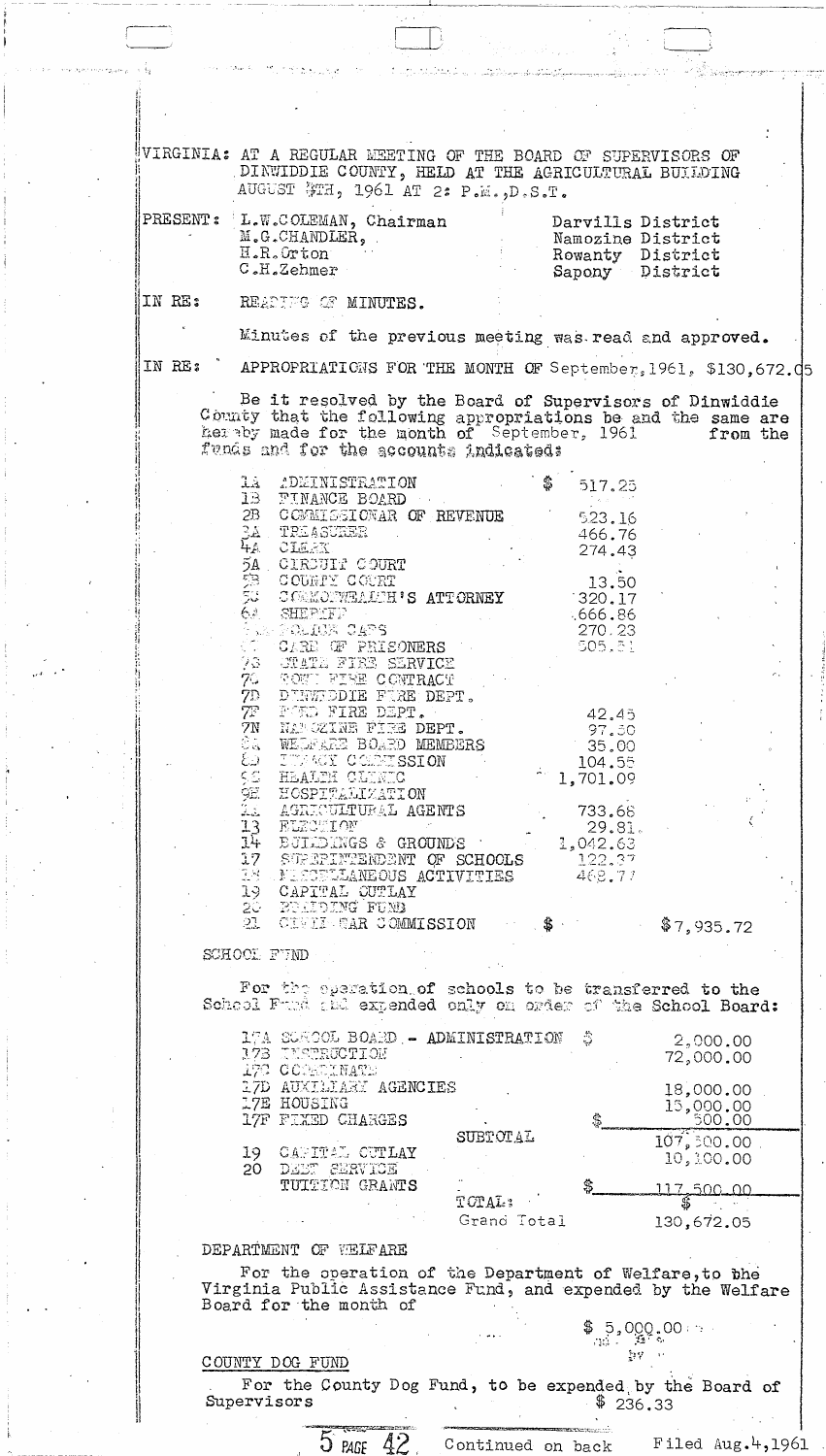IN RE: IN RE: IN RE: ·IN RE: IN RE: IN RE: IN RE: IN RE: IN RE: j READING OF THE MINUTES. Minutes of the meeting were read and approved. ALLOWANCE OF CIAIMS AND SALARIES. On motion duly made and carried, it is ordered by the Board that the salaries and accounts against the General Revenue Fund of the County for the month of August, 1961, amounting to\$8,423.96 be allowed and checks numbering 1774 through 1922, both inclusive, be issue, therefor, payable out of the General Revenue Fund of the County, said claims having been audited and approved by the Board. ALLOWANCE AGAINST THE DOG FUND OF THE COUNTY. On motion duly made and carried, it is ordered that the salary of \$208.37 be paid to the Dog Warden and that the claims amounting to \$28.00 be allowed, and checks numbering D-117 through D-121, both inclusive, be issue, therefor, payable out of the Dog Fund of said Countv. Said claims having been investigated by the Dog Warden and approved for payment by the Board. TREASURER'S REPORT, MCNTH OF AUGUST, 1961. F. E. Jones, Treasurer having submitted a written financial report same was ordered filed with the papers of the Board for the month of August. TREASURER - COLLECTION OF TAXES AT PUBLIC PLACES IN THE COUNTY DISCONTINUED. F. E. Jones, Treasurer having appeared before the Board and requested permission the dispense with the sitting at designated places in the County on certain days for the purpose of collecting County Taxes, and it appearing from Section 58-962 of the 1950 Code of Virginia that the Board has the authority to allow this. Motion was duly made and carried that the Treasurer be permitted to dispense with sitting at public places in the County for the purpose of collecting taxes provided due notice is given to the public of this change.  $\parallel$  INSTALLATION OF RANGE AND REFRIGERATOR IN LOCAL FARM AGENTS OFFICE. ! EUILDING. ;1 S. J. Jones, Local Farm Agent having requested that the county pay for installation of an electric range and refrigerator purchased by the members of the colored home Demonstration department, Motion was duly made and carried that the county pay for this installation provided a suitable agreement can be made with S. E. Bishop, land-lord for the removal of this equipment by the Board<br>at its pleasure. The Commonwealth Attorney is requested to draw The Commonwealth Attorney is requested to draw this agreement. I LOCAL FARM AGENT PHONE, PRIVATE LINE. 1\ i S. J. Jones having requested that his phone be placed on a private line, Motion was duly made and carried that this request be granted. TENTATIVE BUDGET SECONDARY SYSTEM 1961-62. Mr. H.  $\approx$  6 anell Resident Engineer from the Department of Highways presented to the Board the tenative budget for the year ending June 30th, 1962 as to the secondary road system of Dinwiddie County showing the proposed improvements and maintenance thereto, I which budged and provide the control on and the tentative<br>budget for the State Secondary Roads in Dinwiddie County for t which budget  $\Rightarrow$  gone over with the said engineer by the Board and budget for the State Secondary Roads in Dinwiddie County for the year ending June 30, 1962. i ~  $\parallel$  RT. 644 IMPROVEMENT (SEE RT. 644 PAGE 276). il. !1 After restudy and report of Rt. 644 by the Highway Department. I ·-:'-·~\_:':-:""--:::':.:.:2j":"'"···~-:-"""·-'>:,:.::~?~r-··.--7~~:::::;-~~';2 ~.~.::.:-\_;~ ,-. ,.

 $\frac{3}{2}$ 

-------, I-~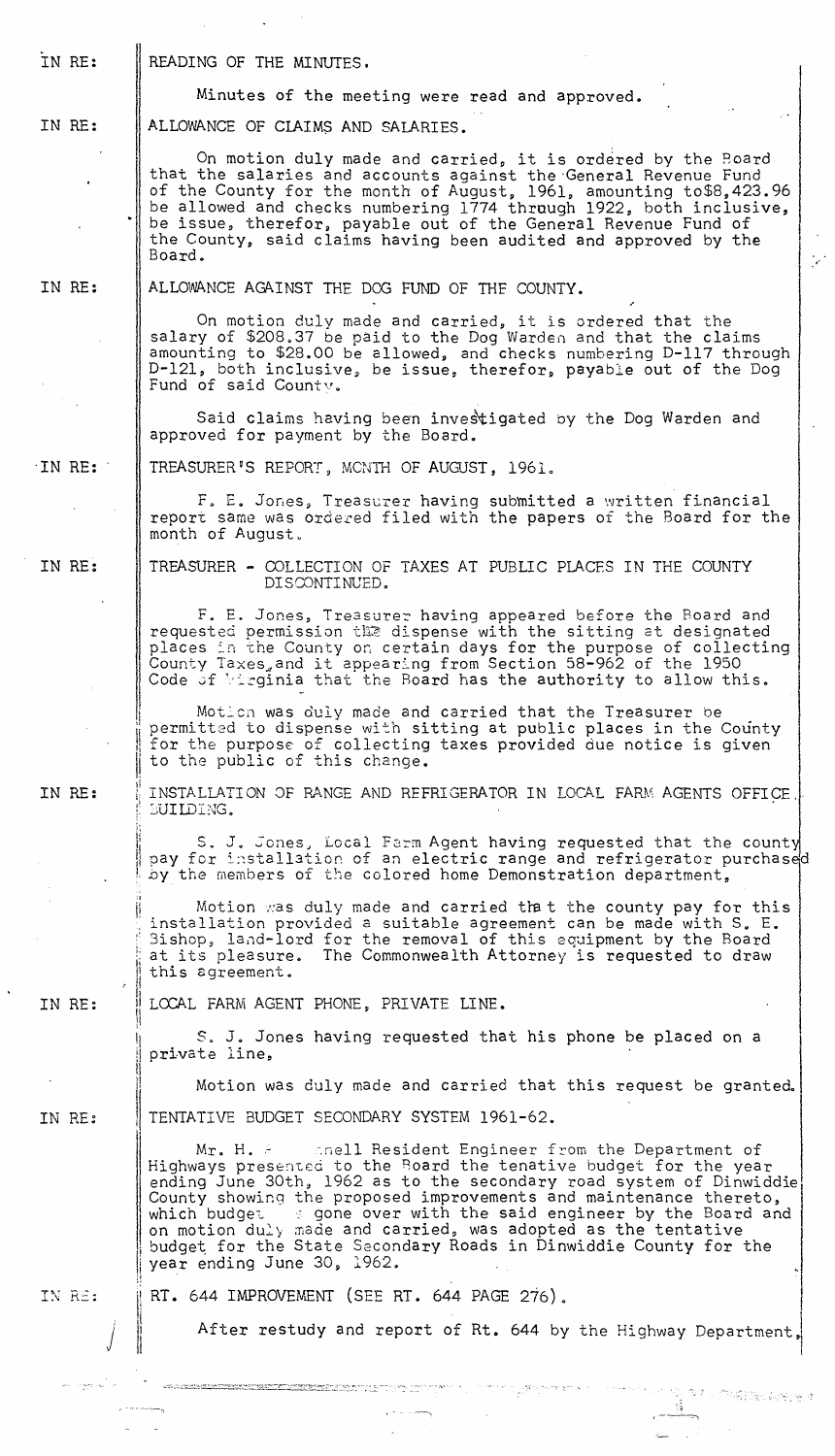.... -:i~· . .' : -. " j----~ . r, \ \_\_\_ - . ,.' '. ~:::-·:--:~~R"'.::·.r..t:~""".-,,-:-;~~·":·····.:.: .... ;j:  $\mathscr{S}$  and  $\mathscr{S}$  is the set of  $\mathscr{S}$  . In the set of  $\mathscr{S}$  is the set of  $\mathscr{S}$  is the set of  $\mathscr{S}$  is the set of  $\mathscr{S}$  is the set of  $\mathscr{S}$  is the set of  $\mathscr{S}$  is the set of  $\mathscr{S}$  is the set of Motion was duly made and carried that Rt. 644 be surface treated a distance of eight tenths of a mile (.8) extending Southward on the end of the present hard-surface. It was further moved and carried that any fund balances set up in the Final Budget 1960-61 be transfered to Rt~ 656 from the intersection of Rt. 646 to intersection. of Rt. 658 a distance of one and two tenths of a mile  $(1.2)$ , this section to be improved and hard surfaced and any further balance to be expended on Rt. \* 658 Northward from it's intersection with Rt. 656 for basic improve ment. IN RE: VOYD SAUNDERS DOG CLAIM REJECTED. Voyd Saunders having presented a bill for \$lQ.OO for medical: care rendered his dog which had been shot on July 25, 1961 by the Dog Warden and it appearing that this dog did not have a medal or collar on at the time and was on the property of Central State or collar on at the time and was on the property of Central State Hospital, Motion was duly made and carried that this bill not be paid by the County. IN RE: COUNTY DOGS - MEDALS AND COLLARS.  $\vert$ After much discussion concerning the dog problem in Dinwiddie County, II Motion was duly made and carried that beginning August 15th, the Sherixf's Department is requested to work with the Dog Warden in checking every home in the County to see that dog owners have I collars and medals on their dogs. il !l IN RE: GAME WARDEN REQUESTED TO ASSIST DOG WARDEN. L Motion was duly made and carried that the Commissioner of Motion was duly made and carried that the Commissioner of<br>Game and inland Fisheries be requested to direct that the Game<br>Wardens in the County assist the Dog Warden and the Sheriff's Game and inland Fisheries be requested to direct that the Game Department during the period August 13th to September 15th in disposing of the stray dogs in the County. IN RE: L.G.O. C. EMPENSES. / ! It appearing to the Board that L.G.O.C. will be held at Charlottesville on August 28, 29, and 30th. Motion was duly made and carried that each office be allowed expenses not exceeding \$30.00 and this Board be allowed expenses not exceeding \$100.00 for attendance at this meeting. APPOI'IMENT OF DIRECTORS, APPOMATTOX BASIN INDUSTRIAL DEVELOPMENT IN RE: CORPORATION FROM DINWIDDIE COUNTY. ;i Upon the request of J.W. Enochs, Jr., President of A.B.I.D. II Corporation and to conform with the Corporation's by laws, II Motion was duly made and carried that the following persons Ii H be and they hereby are appointed as Directors of the Appomattox ii Basin Industrial Development Corporation for a term of two years. i<br>I <u>NAMT</u> ADDRESS PHONF II Ii H. Barner Batte McKenney, Virginia HO-9 4543 J.P. Derby RE-3 4444 RFD 3 Petersburg, Va. I Gilbert C. Martin RFD 3 Petersburg,Va.<br>Dinwiddie,Virginia RE-3 5012 H<sub>0</sub>-9 4043 D. Carleton Mayes Dinwiddie,Virginia<br>McKerney,Virginia William C. Tucker GR-8 3401 S. E. Winn RFD 3 Blackstone, Va. GR-8 3216 IN RE: STREET LIGHT, INSTALL ON RT. 460 POLE #19W J. W. WASHER. I' M. G. Chandler having investigated the request for the install-<br>ation of a street light on Rt. 460 near J. W. Washers and it appear-<br>ing from his report that the street light is needed, Motion was duly made and carried that a 2500 lumen street light be installed on Rt. 460 by'the Virginia Electric & Power Company and added to the County's street light dccount.

 $5$   $\mu$ <sub>0</sub>  $4$ ? Continued on back August 4, 1961

.. ~